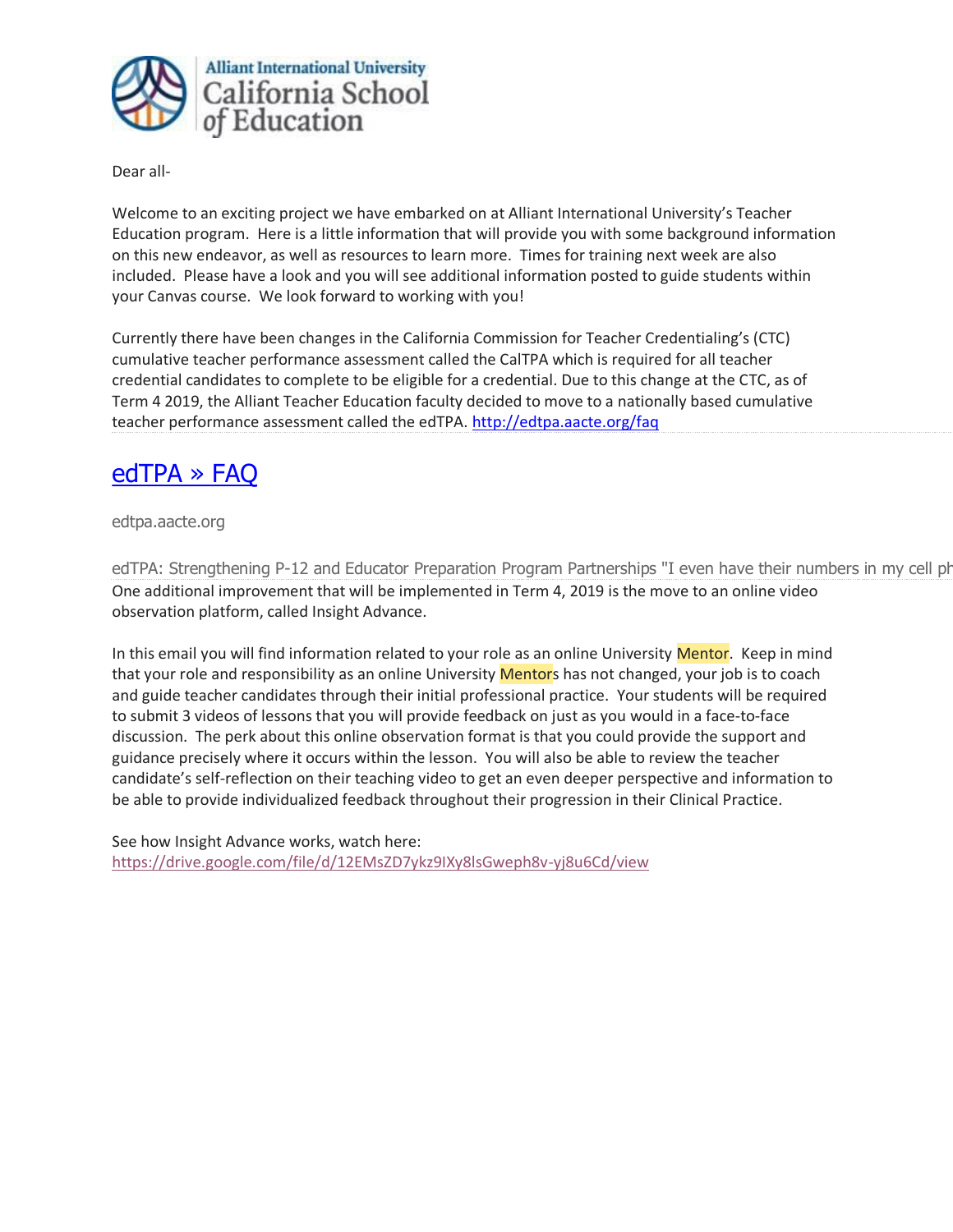



Additional information on Insight Advance -

- Demo Video: [https://8183822200.box.com/v/longdemo](https://console.ebsta.com/linktracking/track.aspx?trackid=18167c29-2130-426a-a0e9-2f09e69d954b-1509021359131&linktrackingid=0&linkuri=https%3A%2F%2F8183822200.box.com%2Fv%2Flongdemo)
- Help Desk: [https://help.insightadvance.com/hc/en-us/categories/200172655-ADVANCEfeedback-](https://console.ebsta.com/linktracking/track.aspx?trackid=18167c29-2130-426a-a0e9-2f09e69d954b-1509021359131&linktrackingid=1&linkuri=https%3A%2F%2Fhelp.insightadvance.com%2Fhc%2Fen-us%2Fcategories%2F200172655-ADVANCEfeedback-)
- Blog post on use of our tool in Higher Ed: [http://www.insightadvance.com/blog/teacher-feedback-how-using](https://console.ebsta.com/linktracking/track.aspx?trackid=18167c29-2130-426a-a0e9-2f09e69d954b-1509021359131&linktrackingid=2&linkuri=http%3A%2F%2Fwww.insightadvance.com%2Fblog%2Fteacher-feedback-how-using-video-ensures-growth-and-trust)[video-ensures-growth-and-trust](https://console.ebsta.com/linktracking/track.aspx?trackid=18167c29-2130-426a-a0e9-2f09e69d954b-1509021359131&linktrackingid=2&linkuri=http%3A%2F%2Fwww.insightadvance.com%2Fblog%2Fteacher-feedback-how-using-video-ensures-growth-and-trust)
- [http://www.insightadvance.com/use-cases/higher-ed](https://console.ebsta.com/linktracking/track.aspx?trackid=18167c29-2130-426a-a0e9-2f09e69d954b-1509021359131&linktrackingid=3&linkuri=http%3A%2F%2Fwww.insightadvance.com%2Fuse-cases%2Fhigher-ed)

Please attend one of the training times listed below:

### Online Mentor Trainings – Tuesday, January 15 at 5 pm PST;

Wednesday, January 16 at 5 pm PST;

Thursday, January 17 at 5 pm PST;

### **GO TO:**

## **https://join.me/insightadvance**

There will also be Q and A sessions throughout the week of January  $21^{st}$  –  $25^{th}$  at 5:30 pm PST at the same link.

Additional resources that provide background on the use of online observation platforms -

Teaching Channel Plus video: <https://www.teachingchannel.org/tchplus>

[Tch Plus: Video Observation Platform for Teachers -](https://www.teachingchannel.org/tchplus) Teaching Channel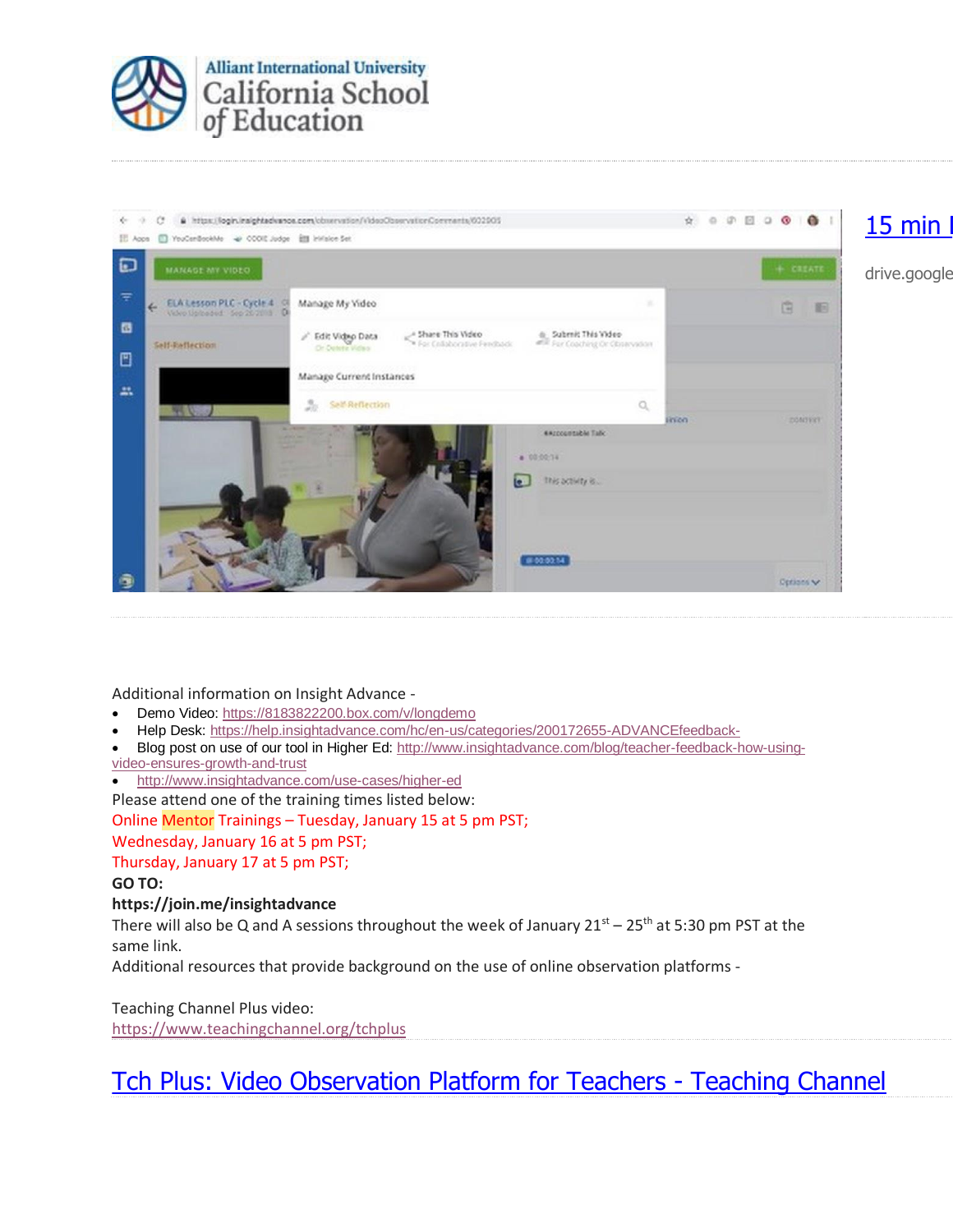

www.teachingchannel.org

Tch Plus is the solution to provide continuous growth opportunities for educators through a video observation platfor in-class video library of k-12 classroom videos. Tch Plus helps administrators scale professional learning, provides tea and so much more.

GoREact video:

<https://get.goreact.com/teachers/>

# [Student Teacher Observations -](https://get.goreact.com/teachers/) GoReact

# get.goreact.com

Teacher education programs use GoReact for no-hassle skills assessment. From early benchmarking to student teach to capture video of students for feedback, grading, and critique of their skills.

## GoREact case study:

[https://cdn2.hubspot.net/hubfs/2123109/aCustomer%20Facing%20Docs/Case%20Studies/Western%20](https://cdn2.hubspot.net/hubfs/2123109/aCustomer%20Facing%20Docs/Case%20Studies/Western%20Alabama%20Case%20Study%20-%20Teacher%20Preparation.pdf) [Alabama%20Case%20Study%20-%20Teacher%20Preparation.pdf](https://cdn2.hubspot.net/hubfs/2123109/aCustomer%20Facing%20Docs/Case%20Studies/Western%20Alabama%20Case%20Study%20-%20Teacher%20Preparation.pdf)

CalPoly case example:

# **Cal Poly Pomona uses video coaching**

The country is facing a critical shortage of special education teachers. According to the National Coalition on Personnel Shortages in Special Education, 49 states currently report a having more demand than available supply of certified teachers.

The need to increase the number of fully-trained special education teachers led the U.S. Department of Education to fund the "SEEDS: Special Educators of Excellence in Diverse Settings" project from the College of Education & Integrative Studies at California State Polytechnic University, Pomona (Cal Poly Pomona). The project will provide scholarships over the next five years to future teachers in the Los Angeles County region to become credentialed special educators.